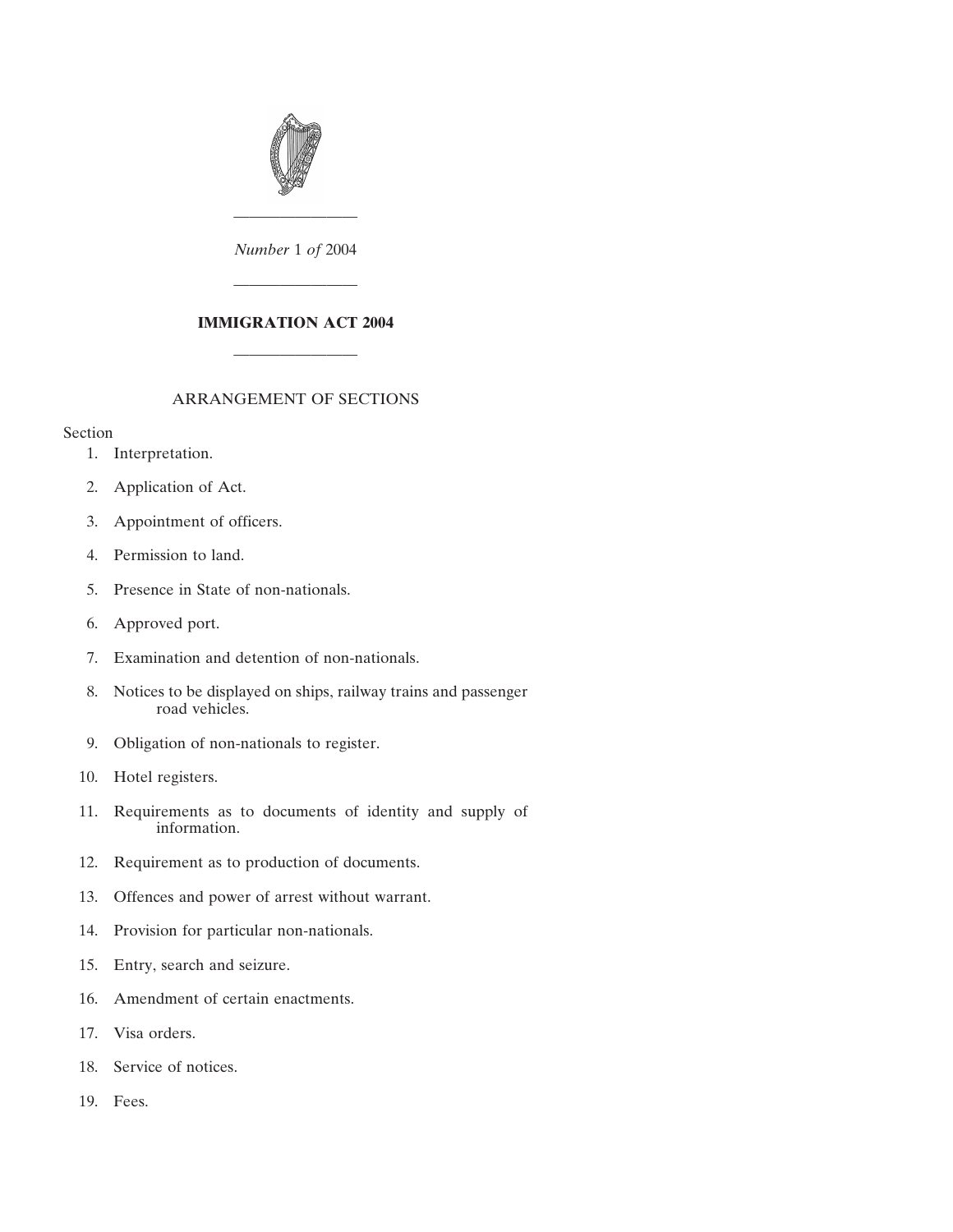## Section

- [20. Regulations and orders.](#page-15-0)
- [21. Expenses.](#page-16-0)
- [22. Short title.](#page-16-0)

# [FIRST SCHEDULE](#page-16-0)

*Conditions referred to in section 4(3)(c)*

## [SECOND SCHEDULE](#page-16-0)

*Particulars to be furnished on registration*

————————

| <b>ACTS REFERRED TO</b>                               |                     |
|-------------------------------------------------------|---------------------|
| Air Navigation and Transport (Preinspection) Act 1986 | 1986, No. 18        |
| Aliens Act 1935                                       | 1935, No. 14        |
| Criminal Justice (Theft and Fraud Offences) Act 2001  | 2001, No. 50        |
| Diplomatic Relations and Immunities Act 1967          | 1967, No. 8         |
| <b>Employment Permits Act 2003</b>                    | 2003, No. 7         |
| European Communities Acts 1972 to 2003                |                     |
| Illegal Immigrants (Trafficking) Act 2000             | 2000, No. 29        |
| <b>Immigration Act 1999</b>                           | 1999, No. 22        |
| Immigration Act 2003                                  | 2003, No. 26        |
| Irish Nationality and Citizenship Act 1956            | 1956, No. 26        |
| Irish Nationality and Citizenship Act 2001            | 2001, No. 15        |
| Public Offices Fees Act 1879                          | 42 & 43 Vict., c.58 |
| Refugee Act 1996                                      | 1996, No. 17        |
| Road Transport Act 1932                               | 1932, No. 2         |
| Social Welfare (Consolidation) Act 1993               | 1993, No. 27        |
| Social Welfare (Miscellaneous Provisions) Act 2003    | 2003, No. 4         |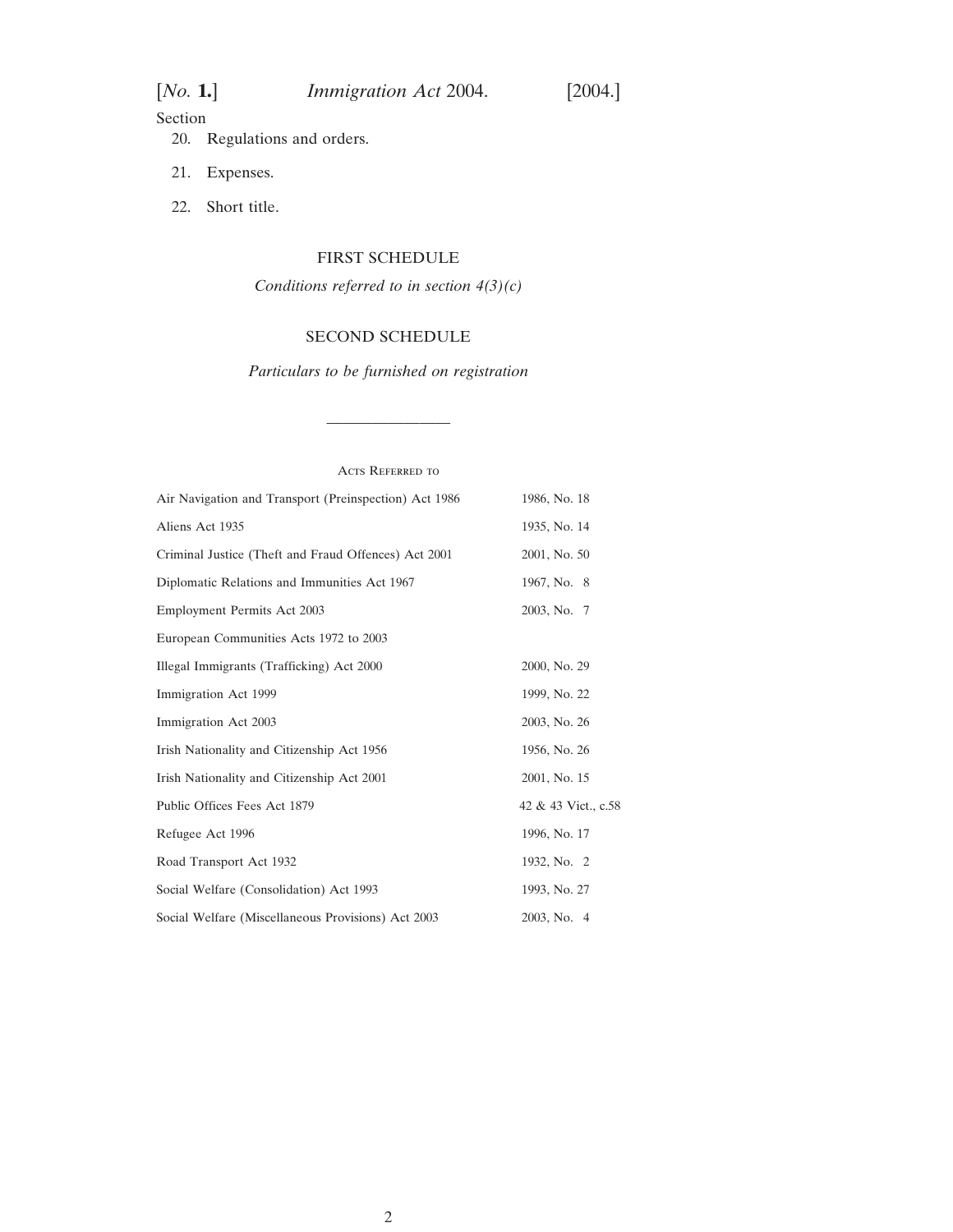<span id="page-2-0"></span>

*Number* 1 *of* 2004

————————

#### **IMMIGRATION ACT 2004**

————————

————————

### AN ACT TO MAKE PROVISION, IN THE INTERESTS OF THE COMMON GOOD, FOR THE CONTROL OF ENTRY INTO THE STATE, THE DURATION AND CONDITIONS OF STAY IN THE STATE AND OBLIGATIONS WHILE IN THE STATE OF NON-NATIONALS AND TO PROVIDE FOR RELATED MATTERS. [13*th February*, 2004]

BE IT ENACTED BY THE OIREACHTAS AS FOLLOWS:

**1.**—(1) In this Act, except where the context otherwise requires— Interpretation.

''the Act of 1996'' means the Refugee Act 1996;

''the Act of 1999'' means the Immigration Act 1999;

''embarking'' includes departure by any form of conveyance and departure over a land frontier;

''Great Britain'' includes the Channel Islands and the Isle of Man;

''immigration officer'' shall be construed in accordance with *section 3*;

"keeper", in relation to premises where accommodation is provided for reward, includes any person who for reward receives another person to lodge or sleep in the premises, either on his or her own behalf or as manager or otherwise on behalf of another person;

''landing'' includes arrival or entry by any form of conveyance and includes entry over a land frontier, and references to landing include references to attempting to land;

"master of a ship" includes the pilot of an aircraft;

''member of a crew'' means any person employed in the working or service of a ship;

''the Minister'' means the Minister for Justice, Equality and Law Reform;

"non-national" has the meaning assigned to it by the Act of 1999;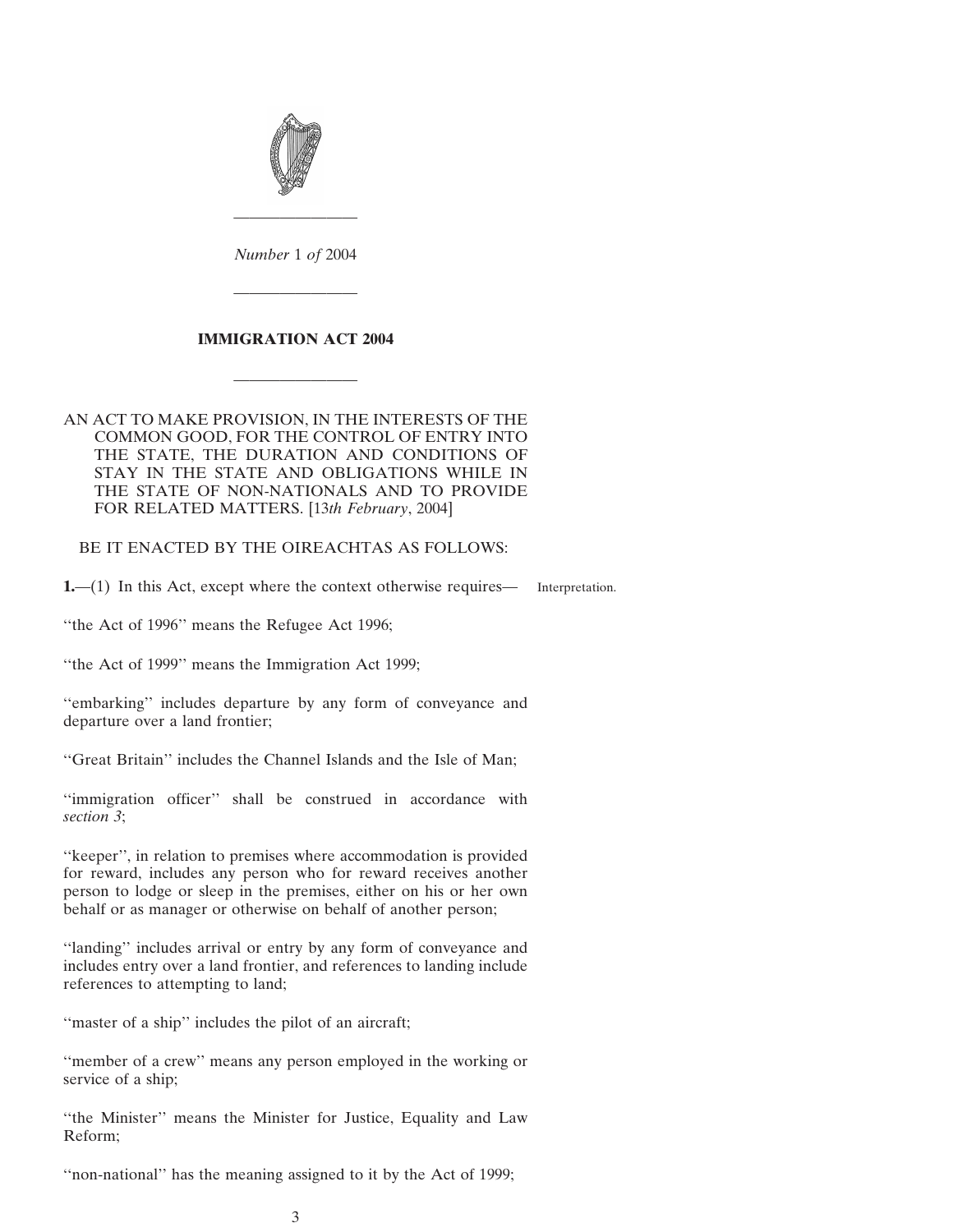"passenger" means any person, other than a member of a crew, travelling or seeking to travel on board a ship, railway train or passenger road vehicle;

"passenger road vehicle" means a vehicle employed on a passenger road service which is licensed under the Road Transport Act 1932;

''permission'' shall be construed in accordance with *section 4*;

"port" includes any place whether on a land or sea frontier where a person lands in or embarks from the State and includes an airport;

''prescribed'' means prescribed by regulations made by the Minister and ''prescribe'' shall be construed accordingly;

''registration district'' means the Dublin Metropolitan Area or a Garda Síochána District situated outside that Area;

"registration officer" means the officer in charge of the Garda National Immigration Bureau in the Dublin Metropolitan Area or the Superintendent of the Garda Síochána in a Garda Síochána District outside that Area;

''residence'' means a dwelling-place where a non-national ordinarily resides and, where a non-national has more than one dwelling-place, each of such dwelling-places; and ''resident'' shall be construed accordingly;

''seaman'' means an officer or member of a crew;

''ship'' includes aircraft.

(2) In this Act—

- (*a*) a reference to any enactment shall, unless the context otherwise requires, be construed as a reference to that enactment as amended or extended by or under any subsequent enactment including this Act,
- (*b*) a reference to a section or Schedule is a reference to a section of or a Schedule to this Act unless it is indicated that reference to some other enactment is intended,
- (*c*) a reference to a subsection, paragraph or subparagraph is a reference to the subsection, paragraph or subparagraph of the provision in which the reference occurs unless it is indicated that reference to some other provision is intended.
- Application of Act. **2.**—(1) This Act shall not apply to any of the following persons, that is to say:
	- (*a*) a person entitled in the State to privileges and immunities under section 5 of the Diplomatic Relations and Immunities Act 1967;
	- (*b*) a person entitled in the State to privileges and immunities under section 6 of that Act;
	- (*c*) a person entitled in the State to privileges and immunities under any other Act of the Oireachtas or any instrument made thereunder.

<span id="page-3-0"></span>S.1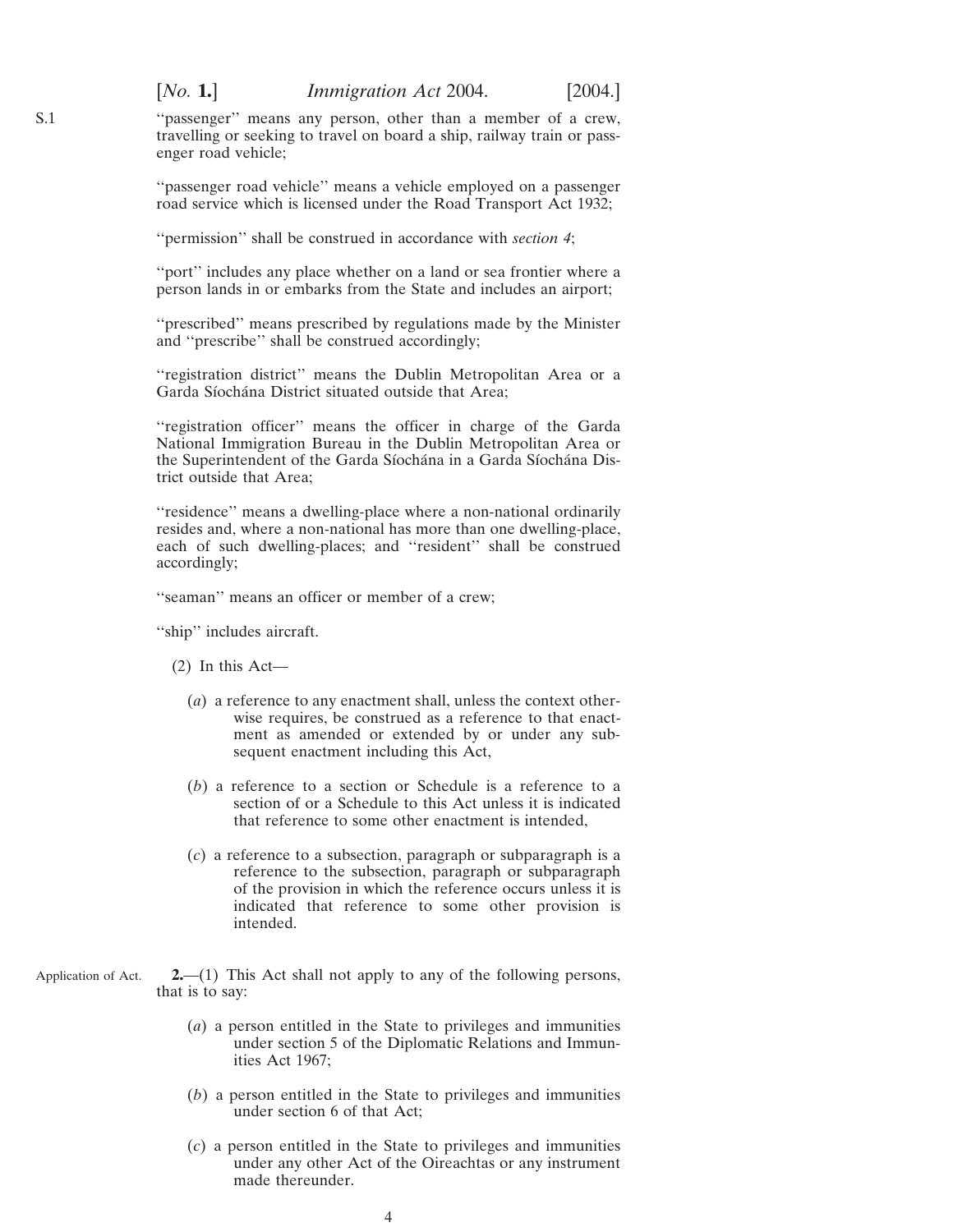<span id="page-4-0"></span>

- (2) Nothing in this Act shall derogate from— S.2
	- (*a*) any of the obligations of the State under the treaties governing the European Communities within the meaning of the European Communities Acts 1972 to 2003,
	- (*b*) any act adopted by an institution of those Communities,
	- (*c*) section 9(1) of the Refugee Act 1996,
	- (*d*) the European Communities (Aliens) Regulations 1977 (S.I. No. 393 of 1977), or
	- (*e*) the European Communities (Right of Residence for Non-Economically Active Persons) Regulations 1997 (S.I. No. 57 of 1997).

(3) If, in any proceedings, whether civil or criminal, any question arises under or in relation to a provision of this Act, the Act of 1999 or the Immigration Act 2003 as to whether any person is or is not a non-national, or is or is not a non-national of a particular nationality or otherwise of a particular class, or is or is not a particular nonnational specified in an order made under the Act of 1999, the onus of proving (as the case may require) that such person is not a nonnational, or is not a non-national of a particular nationality or of a particular class, or is not such a particular non-national, shall lie on such person.

**3.**—(1) The Minister may appoint such and so many persons as he Appointment of or she considers appropriate (referred to in this Act as ''immigration officers'') to perform the functions conferred on immigration officers by this Act and every person so appointed shall hold office on such terms and conditions as may be determined by the Minister at the time of the appointment.

(2) The Minister may, with the consent of the Minister for Health and Children, appoint such and so many registered medical practitioners (referred to in this Act as ''medical inspectors'') as he or she considers appropriate to perform the functions conferred on medical inspectors by this Act and every person so appointed shall hold office on such terms and conditions as may be determined by the Minister (with the consent of the Minister for Health and Children) at the time of the appointment.

(3) An immigration officer or a medical inspector appointed under this Act shall have power to enter or board any vessel, and to detain and examine any person arriving at or leaving any port in the State who is reasonably believed by the officer or inspector to be a non-national, and to require the production of a passport or other equivalent identity document by such person, and shall have such other powers and duties as are conferred upon him or her by this Act.

(4) A person appointed by the Minister to be an immigration officer before the commencement of this Act and who was acting as such an officer immediately before such commencement shall upon such commencement be deemed to have been appointed as an immigration officer under this section.

(5) A reference in any Act passed before the commencement of this section or in any instrument made under such an Act to an immigration officer shall be construed as a reference to an immigration

officers.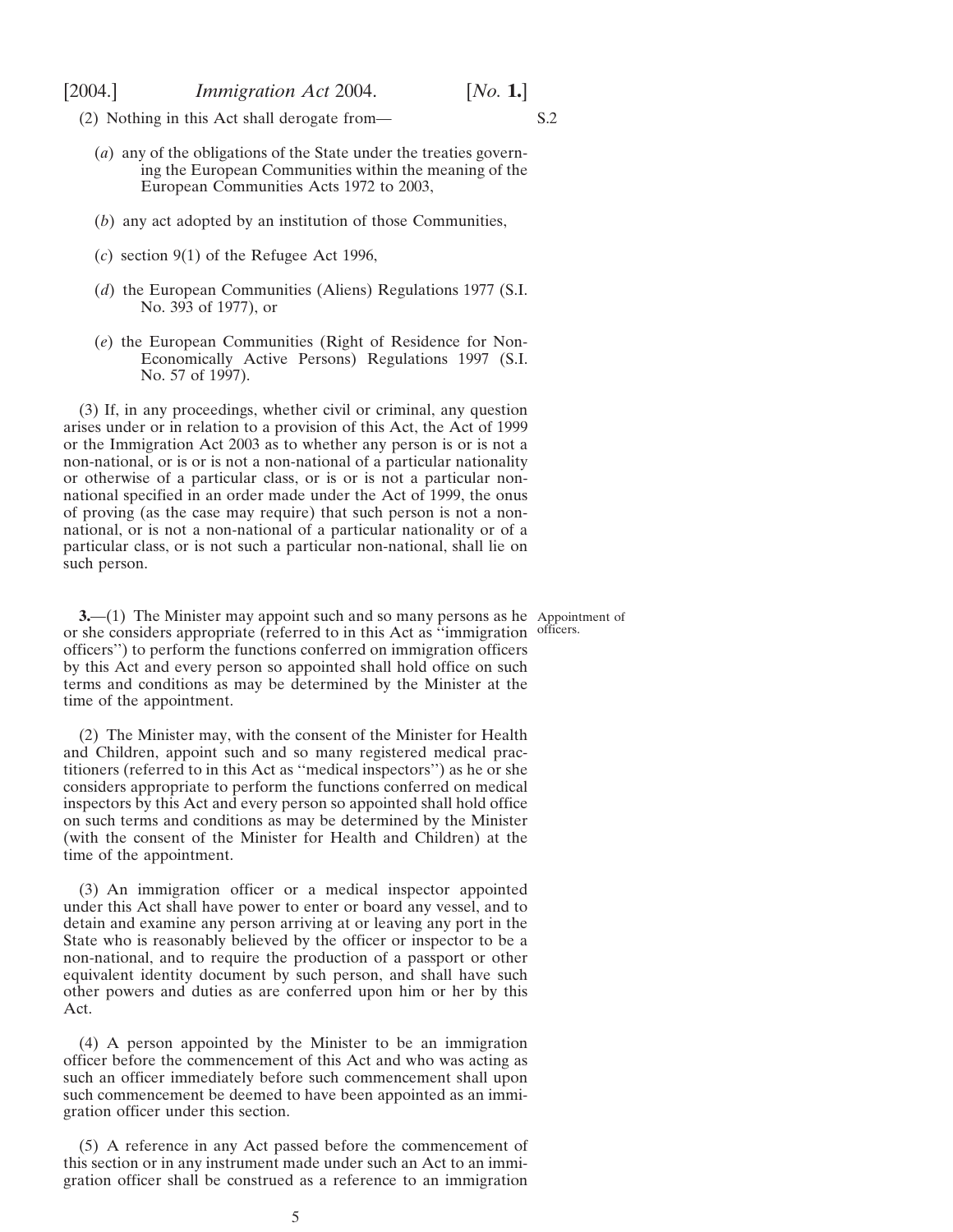[*No.* **1.**] *Immigration Act* 2004. [2004.]

officer appointed under this section and, accordingly, a function standing vested in an immigration officer immediately before such commencement under a provision of such an Act or instrument that continues in force after such commencement shall, upon such commencement, stand vested in, and may be performed by, such an officer.

(6) The Minister may revoke an appointment made or deemed to have been made under this section.

Permission to land. **4.**—(1) Subject to the provisions of this Act, an immigration officer may, on behalf of the Minister, give to a non-national a document, or place on his or her passport or other equivalent document an inscription, authorising the non-national to land or be in the State (referred to in this Act as ''a permission'').

> (2) A non-national coming by air or sea from a place outside the State shall, on arrival in the State, present himself or herself to an immigration officer and apply for a permission.

> (3) Subject to *section 2(2)*, an immigration officer may, on behalf of the Minister, refuse to give a permission to a person referred to in *subsection (2)* if the officer is satisfied—

- (*a*) that the non-national is not in a position to support himself or herself and any accompanying dependants;
- (*b*) that the non-national intends to take up employment in the State, but is not in possession of a valid employment permit (within the meaning of the Employment Permits Act 2003);
- (*c*) that the non-national suffers from a condition set out in the *First Schedule*;
- (*d*) that the non-national has been convicted (whether in the State or elsewhere) of an offence that may be punished under the law of the place of conviction by imprisonment for a period of one year or by a more severe penalty;
- (*e*) that the non-national, not being exempt, by virtue of an order under *section 17*, from the requirement to have an Irish visa, is not the holder of a valid Irish visa;
- (*f*) that the non-national is the subject of—
	- (i) a deportation order (within the meaning of the Act of 1999),
	- (ii) an exclusion order (within the meaning of that Act), or
	- (iii) a determination by the Minister that it is conducive to the public good that he or she remain outside the State;
- (*g*) that the non-national is not in possession of a valid passport or other equivalent document, issued by or on behalf of an authority recognised by the Government, which establishes his or her identity and nationality;
- (*h*) that the non-national—

<span id="page-5-0"></span>S.3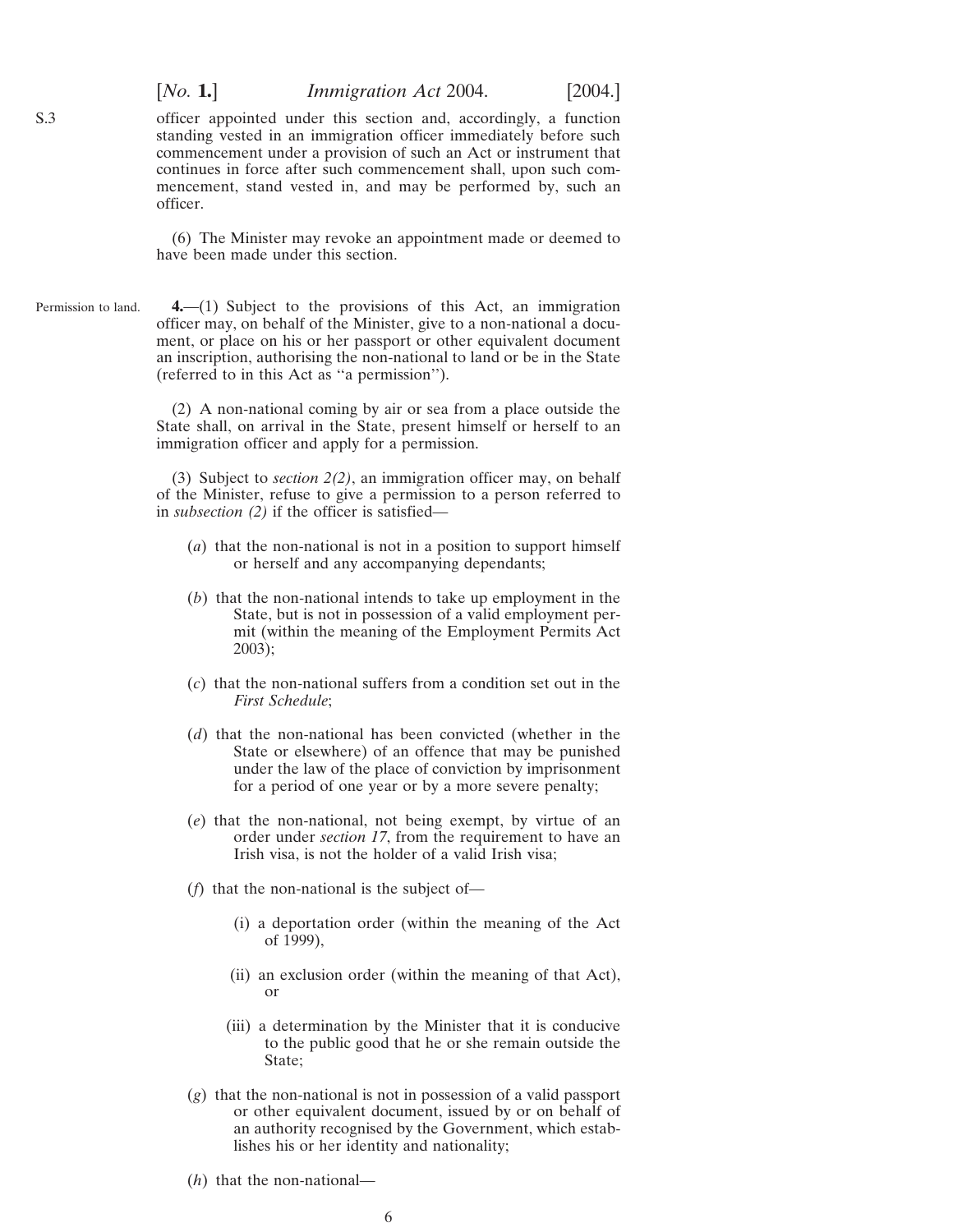- (i) intends to travel (whether immediately or not) to S.4 Great Britain or Northern Ireland, and
- (ii) would not qualify for admission to Great Britain or Northern Ireland if he or she arrived there from a place other than the State;
- (*i*) that the non-national, having arrived in the State in the course of employment as a seaman, has remained in the State without the leave of an immigration officer after the departure of the ship in which he or she so arrived;
- (*j*) that the non-national's entry into, or presence in, the State could pose a threat to national security or be contrary to public policy;
- (*k*) that there is reason to believe that the non-national intends to enter the State for purposes other than those expressed by the non-national.

(4) An immigration officer who pursuant to *subsection (3)* refuses to give a permission to a non-national shall as soon as may be inform the non-national in writing of the grounds for the refusal.

- (5) (*a*) An immigration officer may, on behalf of the Minister, examine a non-national arriving in the State otherwise than by sea or air (referred to subsequently in this subsection as ''a non-national to whom this subsection applies'') for the purpose of determining whether he or she should be given a permission and the provisions of *subsections (3)*, *(4)* and *(6)* shall apply with any necessary modifications in the case of a person so examined as they apply in the case of a person coming by sea or air from a place outside the State.
	- (*b*) A non-national to whom this subsection applies and who is not exempt, by virtue of an order under *section 17*, from the requirement to have an Irish visa shall have a valid Irish visa.
	- (*c*) A non-national to whom this subsection applies and who is arriving in the State to engage in employment, business or a profession in the State shall within 7 days of entering the State—
		- (i) report in person to the registration officer for the place in which he or she intends to reside,
		- (ii) produce to the officer a valid passport or other equivalent document, issued by or on behalf of an authority recognised by the Government, which establishes his or her identity and nationality, and
		- (iii) furnish such information as the officer may reasonably require regarding the purpose of his or her arrival in the State.
	- (*d*) A non-national to whom this subsection applies shall not remain in the State for longer than one month without the permission of the Minister given in writing by him or her or on his or her behalf by an immigration officer.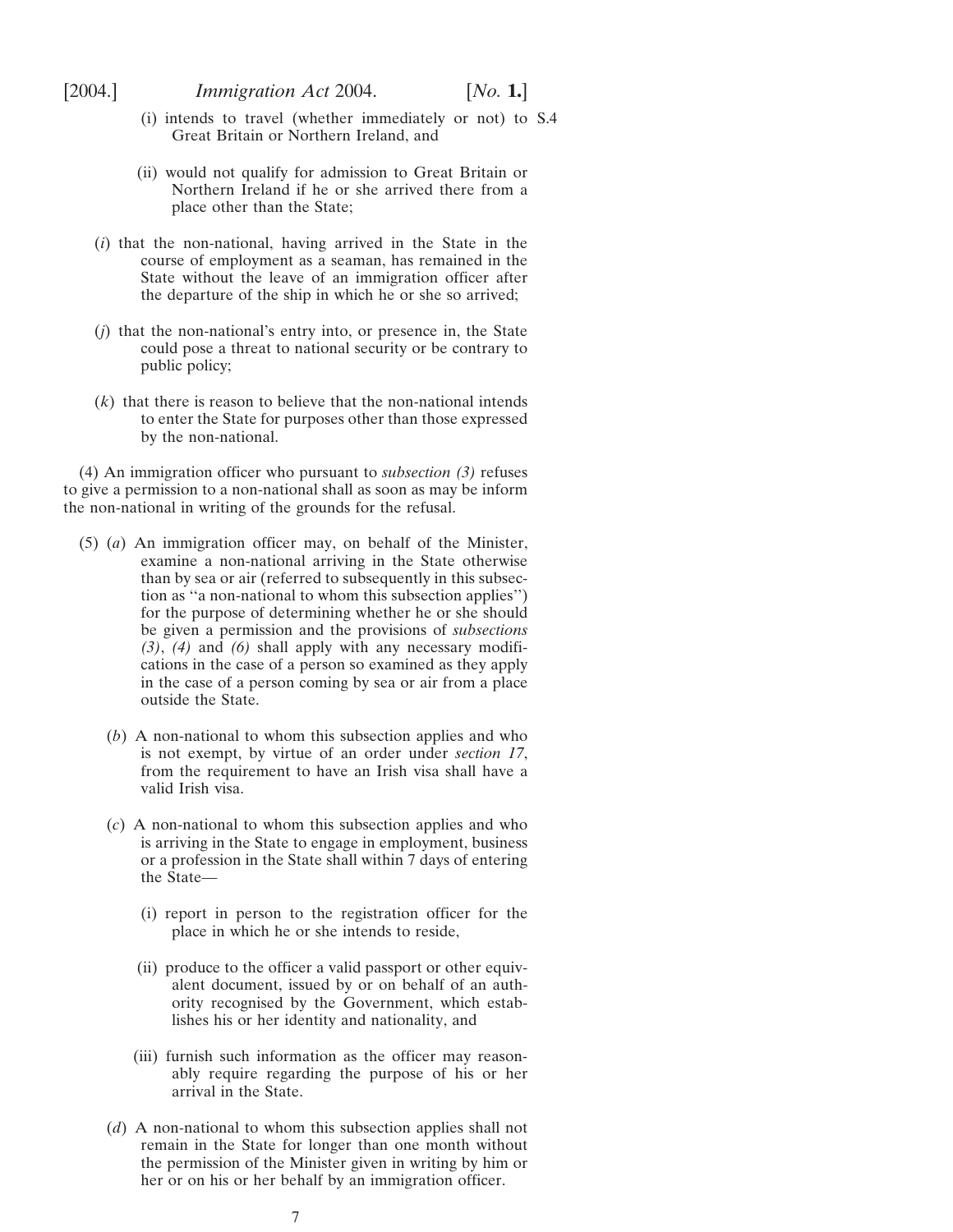### <span id="page-7-0"></span>[*No.* **1.**] *Immigration Act* 2004. [2004.]

(6) An immigration officer may, on behalf of the Minister, by a notice in writing to a non-national, or an inscription placed on his or her passport or other equivalent document, attach to a permission under this section such conditions as to duration of stay and engagement in employment, business or a profession in the State as he or she may think fit, and may by such a notice or inscription at any time amend such conditions as aforesaid in such manner as he or she may think fit, and the non-national shall comply with any such conditions.

(7) A permission under this section may be renewed or varied by the Minister, or by an immigration officer on his or her behalf, on application therefor by the non-national concerned.

(8) A non-national, being a member of a class of persons declared by order under *section 17* to require a transit visa to enter the State, shall have a valid transit visa.

(9) A non-national who contravenes *subsection (2)*, *paragraph (b), (c)* or *(d)* of *subsection (5)* or *subsection (6)* or *(8)* is guilty of an offence.

(10) In performing his or her functions under *subsection (6)*, an immigration officer shall have regard to all of the circumstances of the non-national concerned known to the officer or represented to the officer by him or her and, in particular, but without prejudice to the generality of the foregoing, to the following matters:

- (*a*) the stated purpose of the proposed visit to the State,
- (*b*) the intended duration of the stay in the State,
- (*c*) any family relationships (whether of blood or through marriage) of him or her with persons in the State,
- (*d*) his or her income, earning capacity and other financial resources,
- (*e*) the financial needs, obligations and responsibilities which he or she has or is likely to have in the foreseeable future,
- (*f*) whether he or she is likely to comply with any proposed conditions as to duration of stay and engagement in employment, business or profession in the State,
- (*g*) any entitlements of him or her to enter the State under the Act of 1996 or the treaties governing the European Communities within the meaning of the European Communities Acts 1972 to 2003.
- Presence in State of non-nationals. **5.**—(1) No non-national may be in the State other than in accordance with the terms of any permission given to him or her before the passing of this Act, or a permission given under this Act after such passing, by or on behalf of the Minister.

(2) A non-national who is in the State in contravention of *subsection (1)* is for all purposes unlawfully present in the State.

- (3) This section does not apply to—
	- (*a*) a person whose application for asylum under the Act of 1996 is under consideration by the Minister,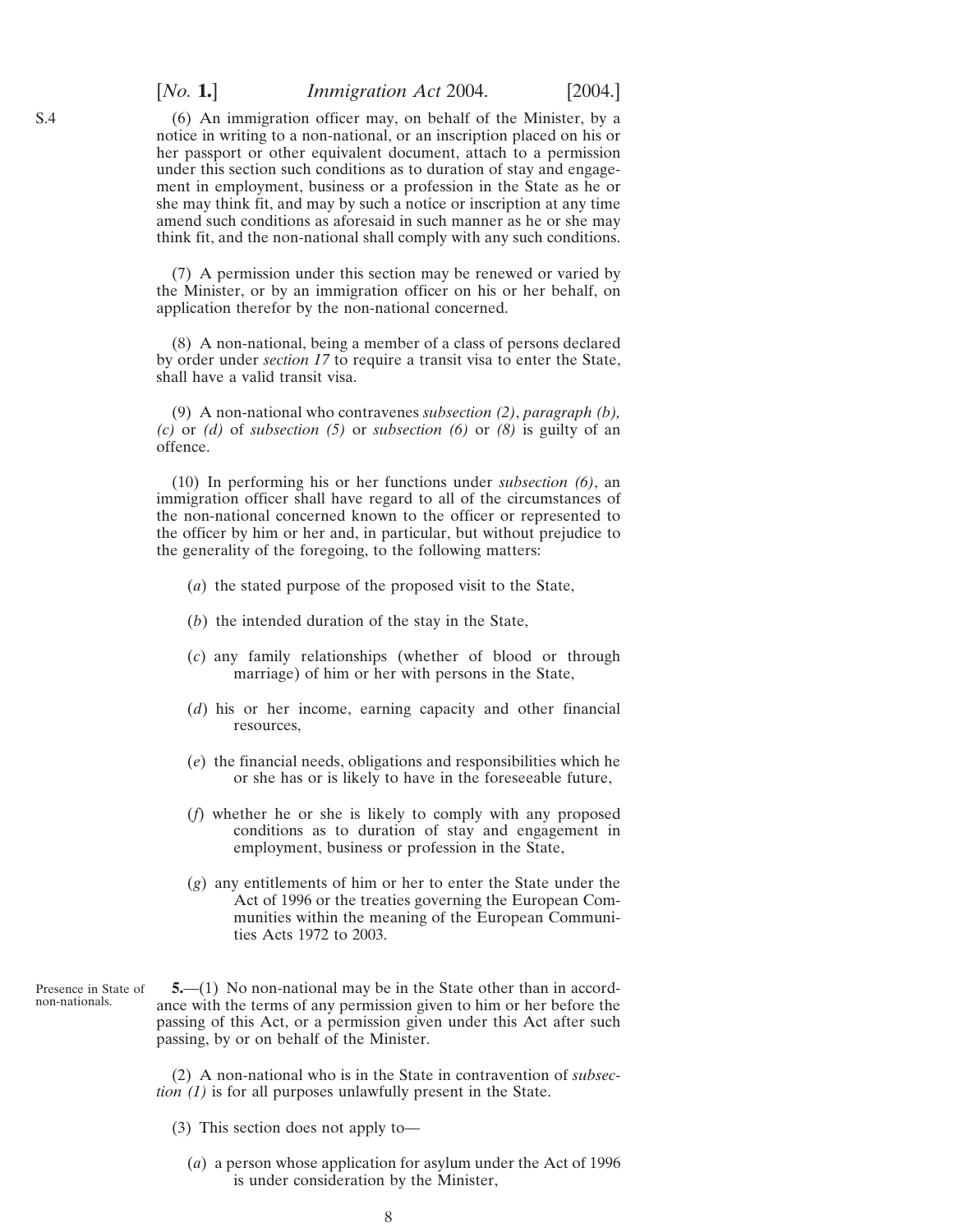<span id="page-8-0"></span>[2004.] *Immigration Act* 2004. [*No.* **1.**]

- (*b*) a refugee who is the holder of a declaration (within the S.5 meaning of that Act) which is in force,
- (*c*) a member of the family of a refugee to whom section  $18(3)(a)$  of that Act applies, or
- (*d*) a programme refugee within the meaning of section 24 of that Act.

**6.**—(1) A non-national (other than a seaman) coming by sea or Approved port. air from outside the State shall not, without the consent of the Minister, land elsewhere than at an approved port.

(2) Such ports as may be prescribed shall be approved ports for the purposes of *subsection (1)*.

(3) A non-national who lands in the State in contravention of this section shall be deemed to be a non-national who has been refused a permission.

(4) A non-national who lands in the State in contravention of this section shall be guilty of an offence.

**7.**—(1) The master of any ship arriving at a port in the State may Examination and detain on board any non-national coming in the ship from a place detention of nonoutside the State until the non-national is examined or landed for examination under this section, and shall, on the request of an immigration officer, so detain any such non-national, whether seaman or passenger, whose application for a permission has been refused by an immigration officer, and any such non-national so detained shall be deemed to be in lawful custody.

(2) The master of a ship who fails to comply with a request of an immigration officer under *subsection (1)* shall be guilty of an offence.

- (3) (*a*) Any non-national landing or embarking at any place in the State shall, on being required so to do by an immigration officer or a member of the Garda Síochána, make a declaration as to whether or not he or she is carrying or conveying any documents and, if so required, shall produce them to the officer or member.
	- (*b*) The officer or member may search any such non-national and any luggage belonging to him or her or under his or her control with a view to ascertaining whether the nonnational is carrying or conveying any documents and may examine and detain, for such time as he or she may think proper for the purpose of such examination, any documents so produced or found on the search.
	- (*c*) In this section, ''documents'' includes—
		- (i) any written matter,
		- (ii) any photograph,
		- (iii) any currency notes or counterfeit currency notes,

nationals.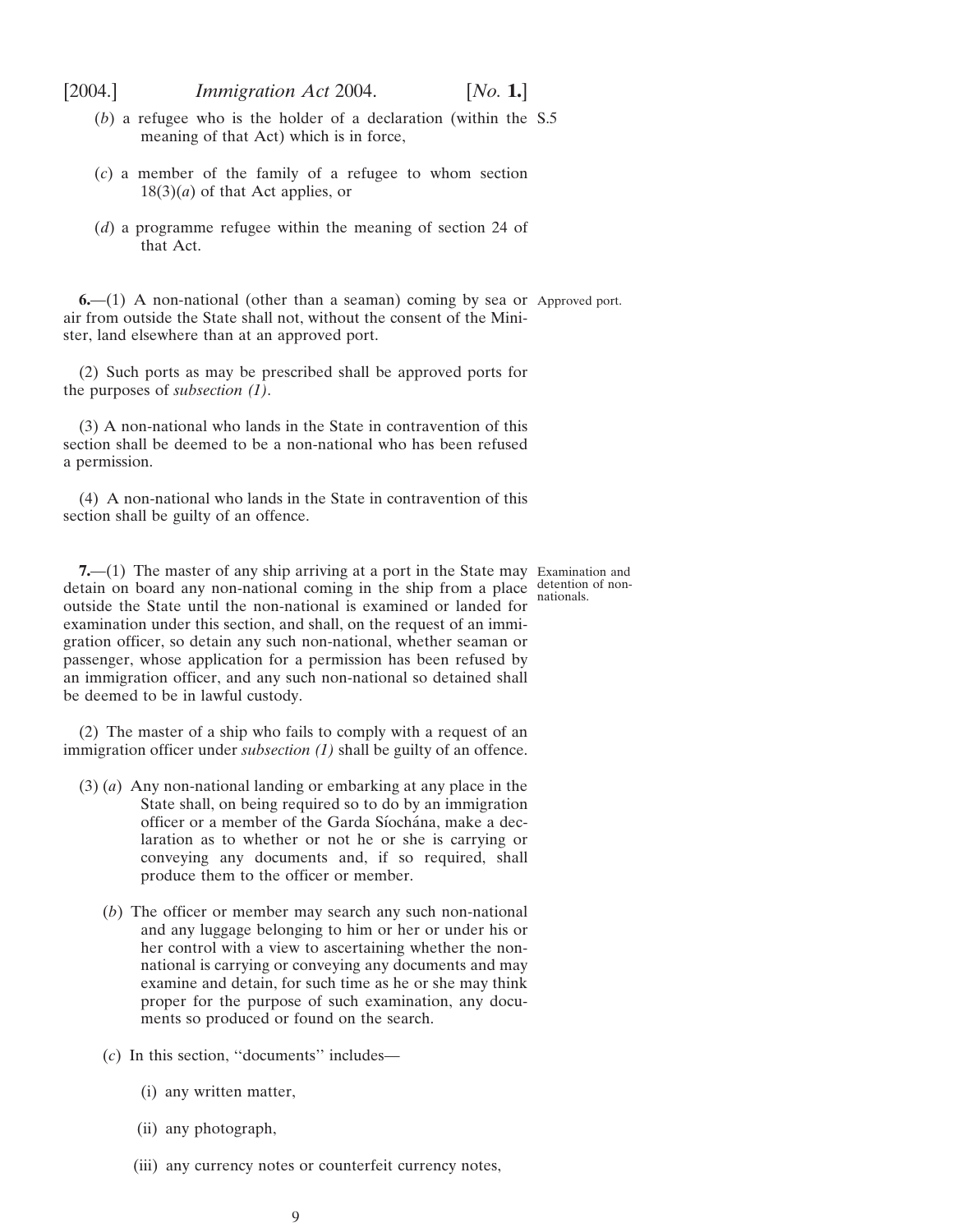<span id="page-9-0"></span>(iv) any information in non-legible form that is capable of being converted into legible form, or

(v) any audio or video recording.

(4) A non-national who contravenes *subsection (3)* shall be guilty of an offence.

Notices to be displayed on ships, railway trains and passenger road vehicles.

**8.**—(1) The master of any ship and the person in charge of any railway train or passenger road vehicle bringing passengers into the State shall display in such ship, railway train or passenger road vehicle in such manner as the Minister may from time to time direct such notice of the provisions of this Act and of any directions given thereunder as the Minister may from time to time direct.

(2) A person who contravenes *subsection (1)* shall be guilty of an offence.

- Obligation of nonnationals to register.
- **9.**—(1) (*a*) A register of non-nationals who have permission to be in the State shall be established and maintained by registration officers in such manner as the Minister may direct.
	- (*b*) The register may be in a form that is not legible if it is capable of being converted into a legible form.
	- (*c*) A registration officer may amend an entry in, or delete an entry from, the register.

(2) Subject to *section 2(2)*, a non-national shall comply with the following requirements as to registration:

- (*a*) he or she shall, as soon as may be, furnish to the registration officer for the registration district in which he or she is resident, the particulars set out in the *Second Schedule*, and, unless he or she gives a satisfactory explanation of the circumstances which prevent his or her doing so, produce to the registration officer a valid passport or other equivalent document, issued by or on behalf of an authority recognised by the Government, which establishes his or her identity and nationality;
- (*b*) he or she shall furnish to the registration officer for the registration district in which he or she is resident particulars of any matter affecting in any manner the accuracy of the particulars previously furnished by him or her for the purpose of registration, within 7 days after the matter has occurred, and generally shall supply to the registration officer all information (including, where required by the registration officer, a recent photograph of him or her) that may be necessary for maintaining the accuracy of the register;
- (*c*) he or she shall, if about to change his or her residence, furnish to the registration officer for the registration district in which he or she is then resident particulars as to the date on which his or her residence is to be changed and as to his or her intended place of residence;
- (*d*) on effecting any change of residence from one registration district to another, he or she shall, within 48 hours of his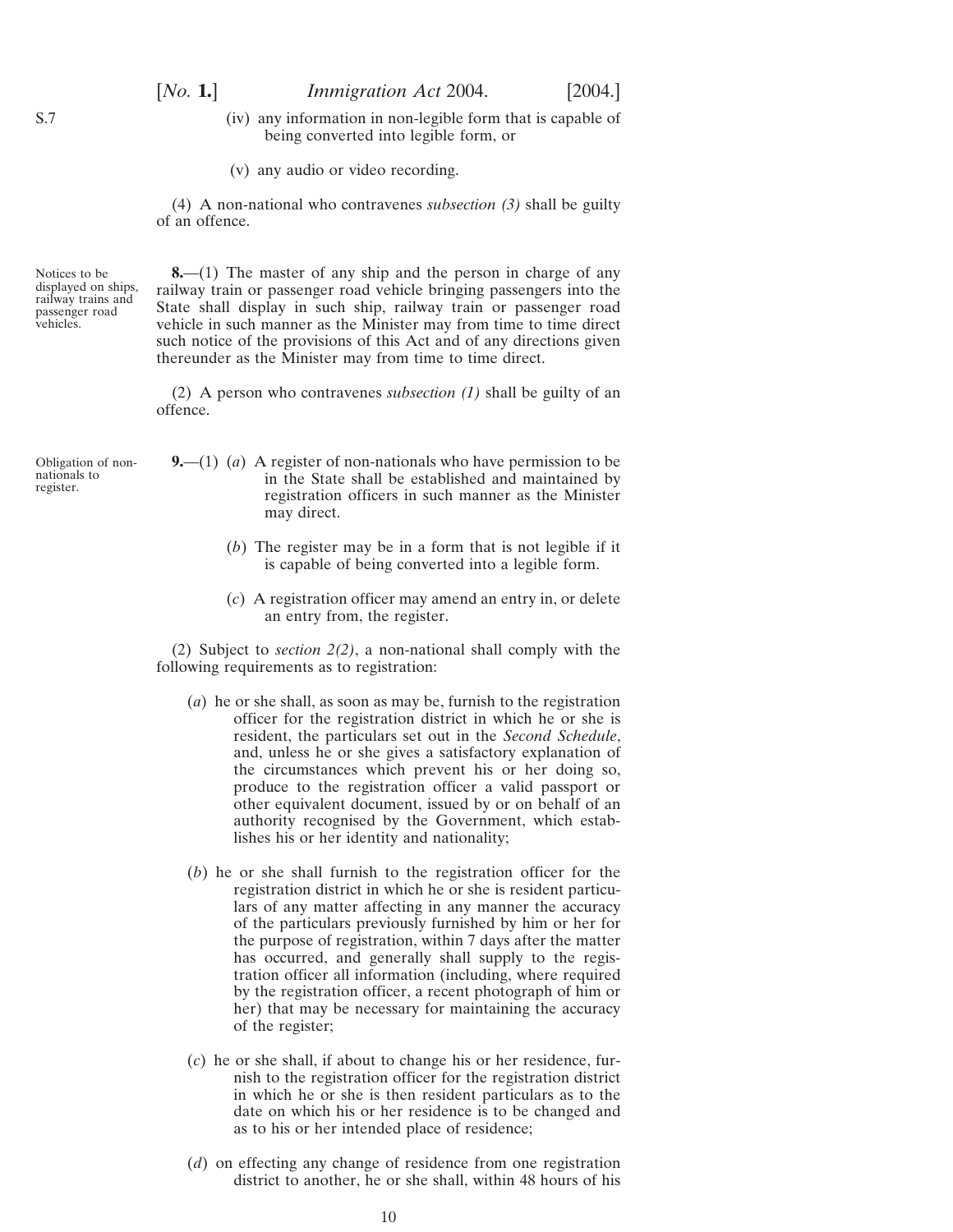or her arrival in the other registration district, report his S.9 or her arrival to the registration officer for that district;

(*e*) if at any time he or she is absent from his or her residence for a continuous period exceeding one month, he or she shall report to the registration officer for the district of his or her residence his or her current address and every subsequent change of address, including his or her return to his or her residence;

(*f*) he or she shall—

- (i) subject to *section 19(3)*, on registration obtain from the registration officer a registration certificate;
- (ii) on every subsequent alteration or addition of any entry in the register relating to his or her registration, produce the certificate to the registration officer in order that, if necessary, a corresponding alteration or addition may be made in the certificate.

(3) If a non-national has no residence in the State, he or she shall attend at the office of a registration officer and, so far as possible, supply the particulars that would be required under this section if he or she were resident in the district of that officer, and shall report to the registration officer for any other district in which he or she stays for more than 24 hours and also give notice of any intended change of address to the registration officer to whom he or she has last reported.

(4) If a non-national who is required under this section to register or report is lodging with, or living as a member of the household of, any other person, it shall be the duty of that person to take reasonable steps (either by giving notice to the registration officer of the presence of the non-national in his or her household or otherwise) to secure compliance with the terms of this Act in respect of the registration of or reporting by the non-national.

(5) A registration certificate shall be in such form and contain such particulars as may be prescribed.

- (6) This section shall not apply to—
	- (*a*) a non-national who is under the age of 16 years;
	- (*b*) a non-national who was born in Ireland;
	- (*c*) a non-national not resident in the State who has been in the State for a period of not more than 3 months since the date of his or her last arrival in the State;
	- (*d*) a non-national seaman not resident in the State whose ship remains at a port in the State and who does not land in the State for discharge.

(7) A person who before the commencement of this Act obtained a registration certificate from a registration officer shall be deemed until the date on which the certificate is expressed to expire to have complied with the requirements of this section.

(8) A non-national who contravenes *subsection (2), (3)* or *(4)* shall be guilty of an offence.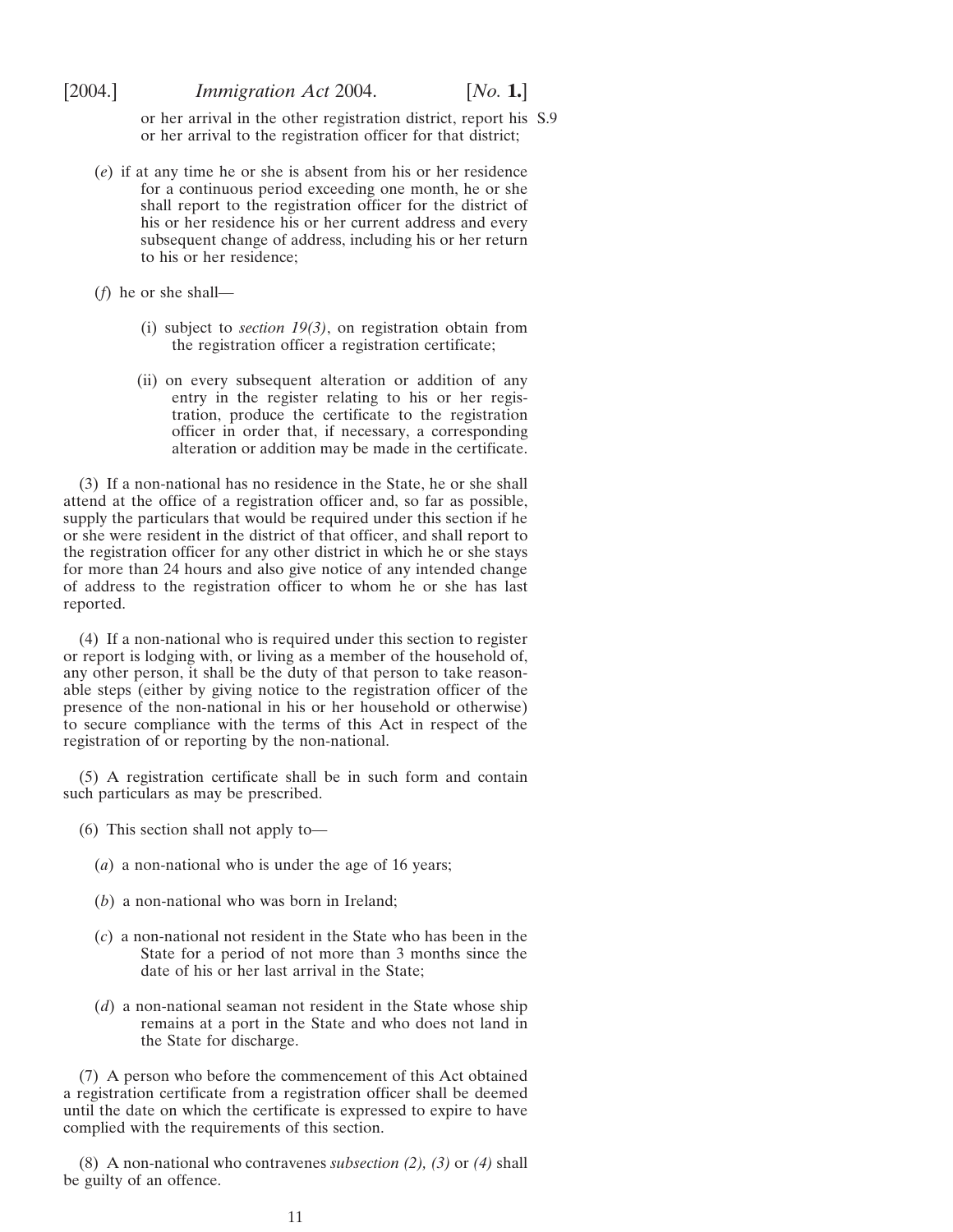(9) In this section, ''register'' means the register maintained under *subsection (1)* and cognate words shall be construed accordingly.

<span id="page-11-0"></span>Hotel registers.

**10.**—(1) It shall be the duty of the keeper of every premises to which this section applies to keep in the premises a register in the prescribed form of all non-nationals staying at the premises.

(2) The Minister may make regulations in relation to the following matters:

- (*a*) the duties of keepers of premises to which this section applies and of persons staying at such premises in relation to the making of entries in a register,
- (*b*) the maintenance of a register,
- (*c*) the furnishing and gathering of information required for entry in a register,
- (*d*) the period for which a register is to be kept.

(3) A register shall be produced by a keeper to a member of the Garda Síochána or an immigration officer if so requested by the member or officer.

(4) A person who contravenes *subsection (1)* or a provision of regulations under this section that is stated in the regulations to be a penal provision shall be guilty of an offence.

(5) This section applies to a hotel or other place in which lodging or sleeping accommodation is provided on a commercial basis.

Requirements as to documents of identity and supply of information.

**11.**—(1) Every person (other than a person under the age of 16 years) landing in the State shall be in possession of a valid passport or other equivalent document, issued by or on behalf of an authority recognised by the Government, which establishes his or her identity and nationality to the satisfaction of an immigration officer.

(2) Every person landing in or embarking from the State shall furnish to an immigration officer such information in such manner as the immigration officer may reasonably require for the purposes of the performance of his or her functions.

(3) A person who contravenes this section shall be guilty of an offence.

(4) This section does not apply to any person (other than a nonnational) coming from or embarking for a place in the State, Great Britain or Northern Ireland.

Requirement as to production of documents.

**12.**—(1) Every non-national shall produce on demand, unless he or she gives a satisfactory explanation of the circumstances which prevent him or her from so doing—

- (*a*) a valid passport or other equivalent document, issued by or on behalf of an authority recognised by the Government, which establishes his or her identity and nationality, and
- (*b*) in case he or she is registered or deemed to be registered under this Act, his or her registration certificate.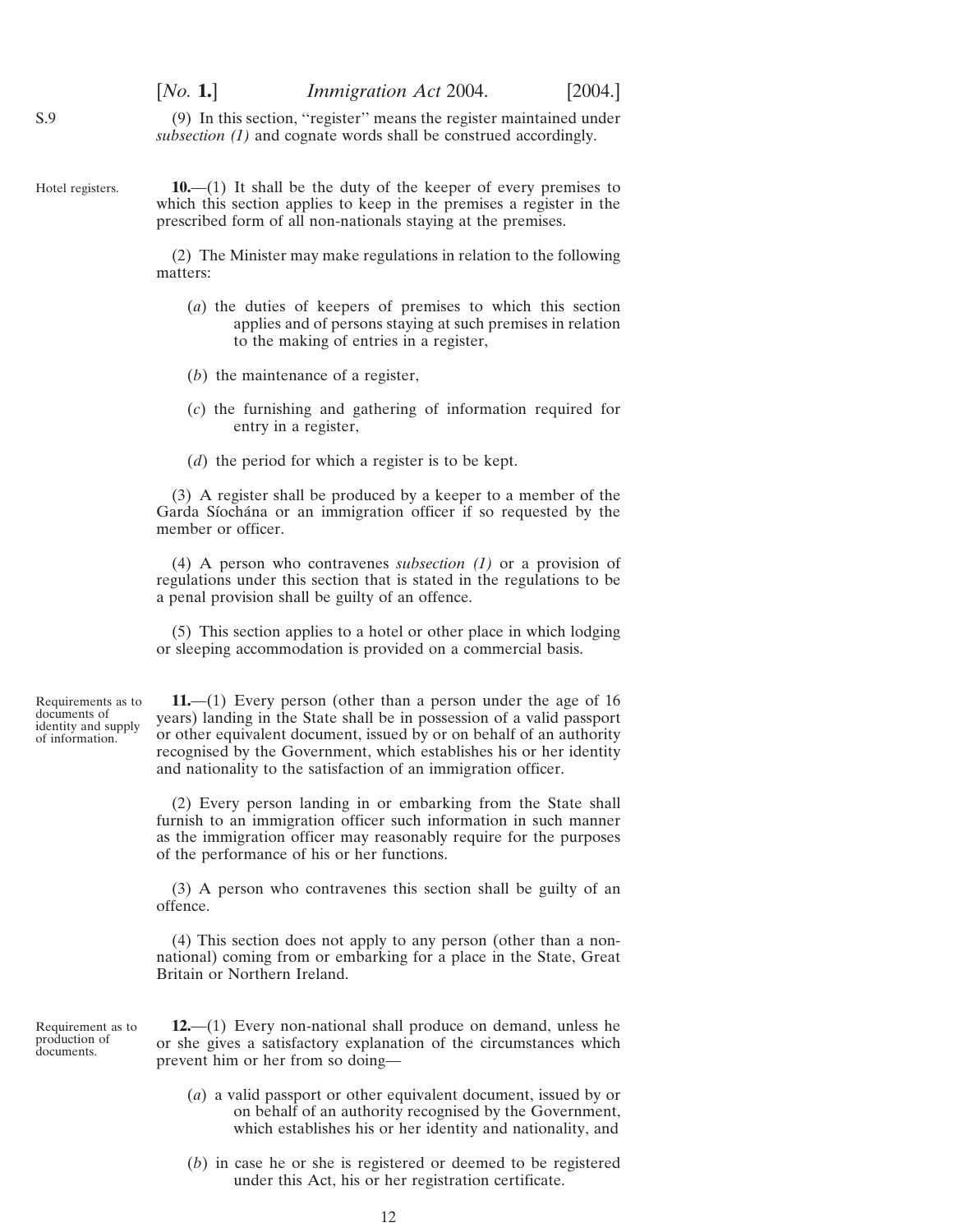<span id="page-12-0"></span>[2004.] *Immigration Act* 2004. [*No.* **1.**]

(2) A non-national who contravenes this section shall be guilty of S.12 an offence.

(3) In this section ''on demand'' means on demand made at any time by any immigration officer or a member of the Garda Síochána.

(4) This section does not apply to—

(*a*) a non-national who is under the age of 16 years, or

(*b*) a non-national who was born in Ireland.

**13.**—(1) A person guilty of an offence under this Act shall be Offences and power liable on summary conviction to a fine not exceeding  $\xi$ 3,000 or to  $\frac{\text{of arrest without warrant}}{\text{warmt}}$ . imprisonment for a term not exceeding 12 months or to both.

(2) A member of the Garda Síochána may arrest without warrant a person whom he or she reasonably suspects to have committed an offence under this Act (other than *section 10*) or section 2(1) of the Employment Permits Act 2003.

**14.**—(1) The Minister may, by notice in writing, require a non-Provision for national who does not have permission to be in the State to comply particular nonwith either or both of the following conditions: nationals.

- (*a*) that he or she reside or remain in a particular district or place in the State,
- (*b*) that he or she report at specified intervals to an immigration officer or member of the Garda Síochána specified in the notice or to the registration officer of the registration district in which he or she is resident,

and the non-national shall comply with the requirement.

(2) A non-national who contravenes this section shall be guilty of an offence.

**15.**—(1) Where, on the sworn information of a member of the Entry, search and Garda Síochána not below the rank of sergeant, a judge of the Dis- seizure. trict Court is satisfied that—

- (*a*) it is reasonably necessary for the purpose of the enforcement of this Act that a place specified in the information should be searched by members of the Garda Síochána, or
- (*b*) there are reasonable grounds for suspecting that evidence of or relating to an offence under this Act is to be found at a place specified in the information,

the judge may issue a warrant for the search of that place and any persons found at that place.

(2) A warrant issued under this section shall authorise a named member of the Garda Síochána, alone or accompanied by such other members of the Garda Síochána and such other persons as may be necessary—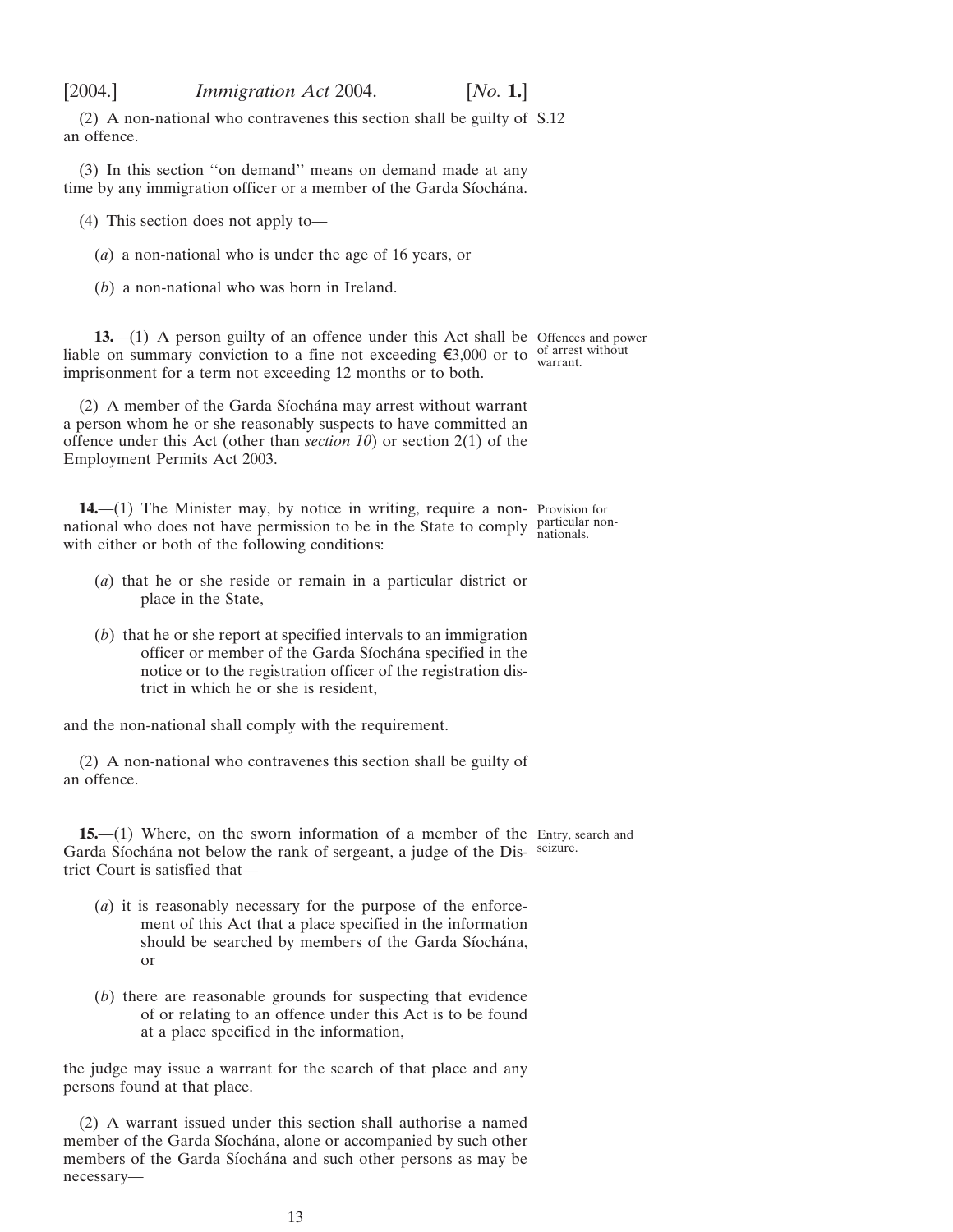- <span id="page-13-0"></span>(*a*) to enter, within 7 days from the date of the warrant and if necessary by the use of reasonable force, the place named in the warrant,
- (*b*) to search that place and any persons found there, and
- (*c*) to seize anything found there, or anything found in the possession of a person present there at the time of the search, which that member reasonably believes to be evidence of or relating to an offence under this Act.

(3) A member of the Garda Síochána acting in accordance with a warrant issued under this section may require any person found at the place where the search is carried out to give the member his or her name and address.

(4) Any person who—

- (*a*) obstructs or attempts to obstruct any member of the Garda Síochána acting in accordance with a warrant issued under *subsection (1)*,
- (*b*) fails or refuses to comply with a requirement under this section, or
- (*c*) gives a name or address to such a member which is false or misleading,

shall be guilty of an offence.

(5) In this section, ''place'' includes any dwelling, any building or part of a building and any vehicle, vessel, structure or container used or intended to be used for the carriage of goods by road.

Amendment of certain enactments.

**16.**—(1) Section 16A (inserted by section 6 of the Irish Nationality and Citizenship Act 2001) of the Irish Nationality and Citizenship Act 1956 is amended—

- (*a*) by the insertion, in subsection  $(1)(b)(i)$ , after "the Aliens" Act, 1935,'', of ''or the *Immigration Act 2004*'', and
- (*b*) by the substitution, in subsection  $(1)(b)(ii)$ , for "that Act" of ''those Acts''.

(2) Section 7 of the Air Navigation and Transport (Preinspection) Act 1986 is amended, in subsections (1) and (2), by the substitution, for ''the Aliens Act, 1935,'', of ''the Aliens Act 1935, the *Immigration Act 2004*''.

(3) Subsection  $(4)(a)(ii)(IV)$  (inserted by section 13 of the Social Welfare (Miscellaneous Provisions) Act 2003) of section 179 of the Social Welfare (Consolidation) Act 1993 is amended by the addition of ''or the *Immigration Act 2004*''.

(4) Section 9(3) of the Act of 1996 is amended by the substitution of the following paragraph for paragraph (*c*):

 $\lq$ <sup>'</sup>(*c*) A certificate shall be deemed to be a registration certificate for the purposes of *section 12* of the *Immigration Act 2004* and a person who is the holder of a certificate that is in force shall be deemed to have complied with *section 9* of that Act.''.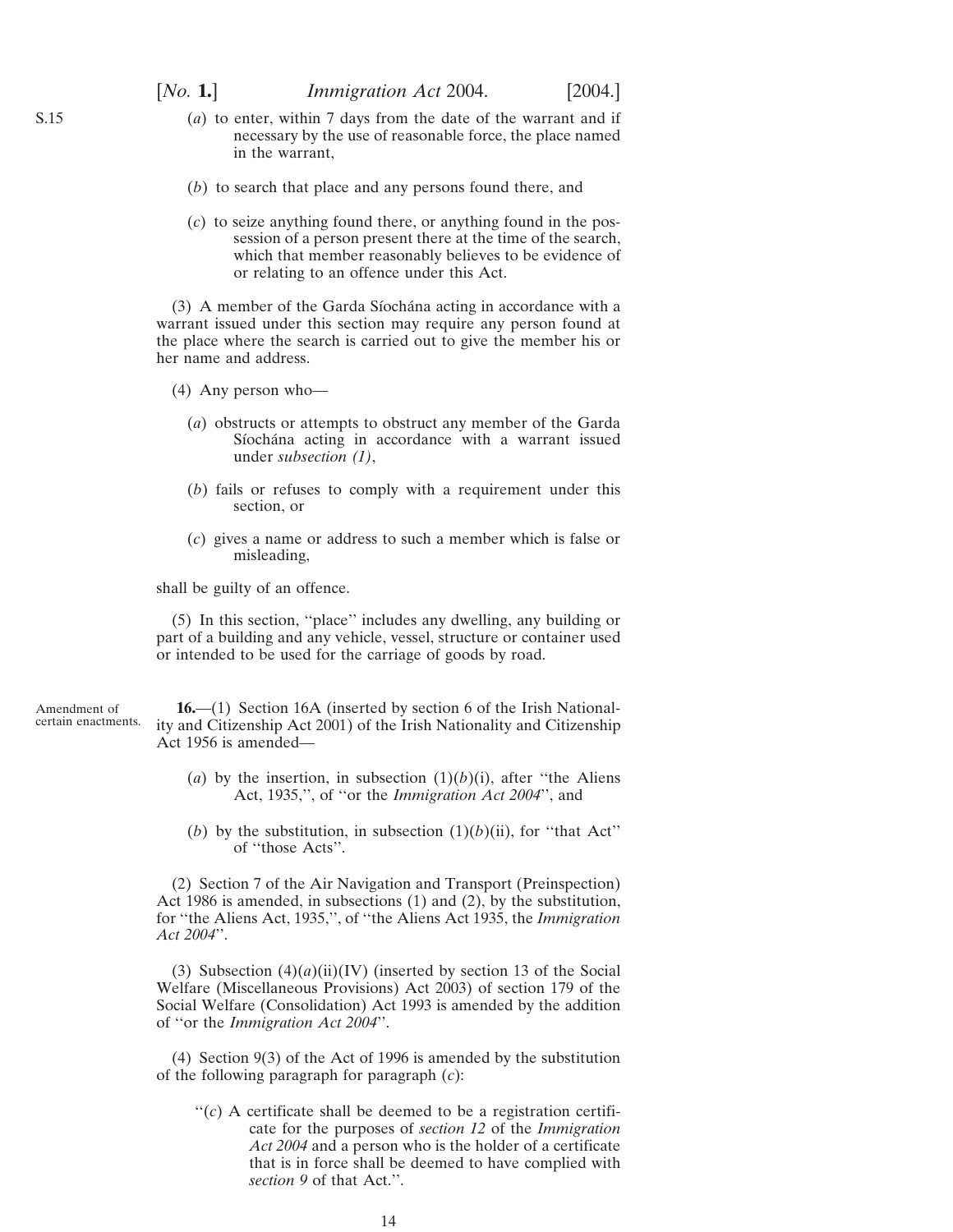<span id="page-14-0"></span>

(5) Section  $6(1)(b)$  (as amended by section  $10(c)(i)$  of the Illegal S.16 Immigrants (Trafficking) Act 2000) of the Act of 1999 is amended by the insertion before '', or to the Refugee Applications Commissioner'' of ''or s*ection 9* of the *Immigration Act 2004*''.

(6) Section 5(1) of the Illegal Immigrants (Trafficking) Act 2000 is amended by the insertion of the following paragraph after paragraph (*d*):

''(*dd*) a refusal under *section 4* of the *Immigration Act 2004*,''.

(7) Section 24 of the Criminal Justice (Theft and Fraud Offences) Act 2001 is amended by the addition to paragraph (*o*) of the definition of ''instrument'' of ''or the *Immigration Act 2004*,''.

(8) Section 5(1) of the Immigration Act 2003 is amended by the addition of the following paragraphs after paragraph (*d*):

- ''(*e*) a non-national who has failed to comply with *section 4(2)* of the *Immigration Act 2004*,
- (*f*) a non-national who has been refused a permission under *section 4(3)* of that Act,
- (*g*) a non-national who is in the State in contravention of *section 5(1)* of that Act,
- (*h*) a non-national who has landed in the State in contravention of *section 6(1)* of that Act,''.

**17.**—(1) The Minister may, for the purposes of ensuring the integ-Visa orders. rity of the immigration system, the maintenance of national security, public order or public health or the orderly regulation of the labour market or for the purposes of reciprocal immigration arrangements with other states or the promotion of tourism, by order declare—

- (*a*) that members of specified classes of non-nationals are not required to be in possession of a valid Irish visa within the meaning of the Immigration Act 2003 when landing in the State, or
- (*b*) that members of specified classes of non-nationals are required to be in possession of a valid Irish transit visa within the meaning of that Act.

(2) The Minister may by order amend or revoke an order under this section (including an order under this subsection).

**18.**—(1) Where a notice is required or authorised by or under this Service of notices. Act to be served on or given to a person, it shall be addressed to him or her and shall be served on or given to him or her in some one of the following ways:

- (*a*) by delivering it to him or her, or
- (*b*) by sending it by post in a prepaid registered letter, or by any other form of recorded delivery service prescribed by the Minister, addressed to him or her at the address most recently furnished by him or her to the registration officer pursuant to *section 9*, or to the Refugee Applications Commissioner pursuant to section 9(4A) of the Act of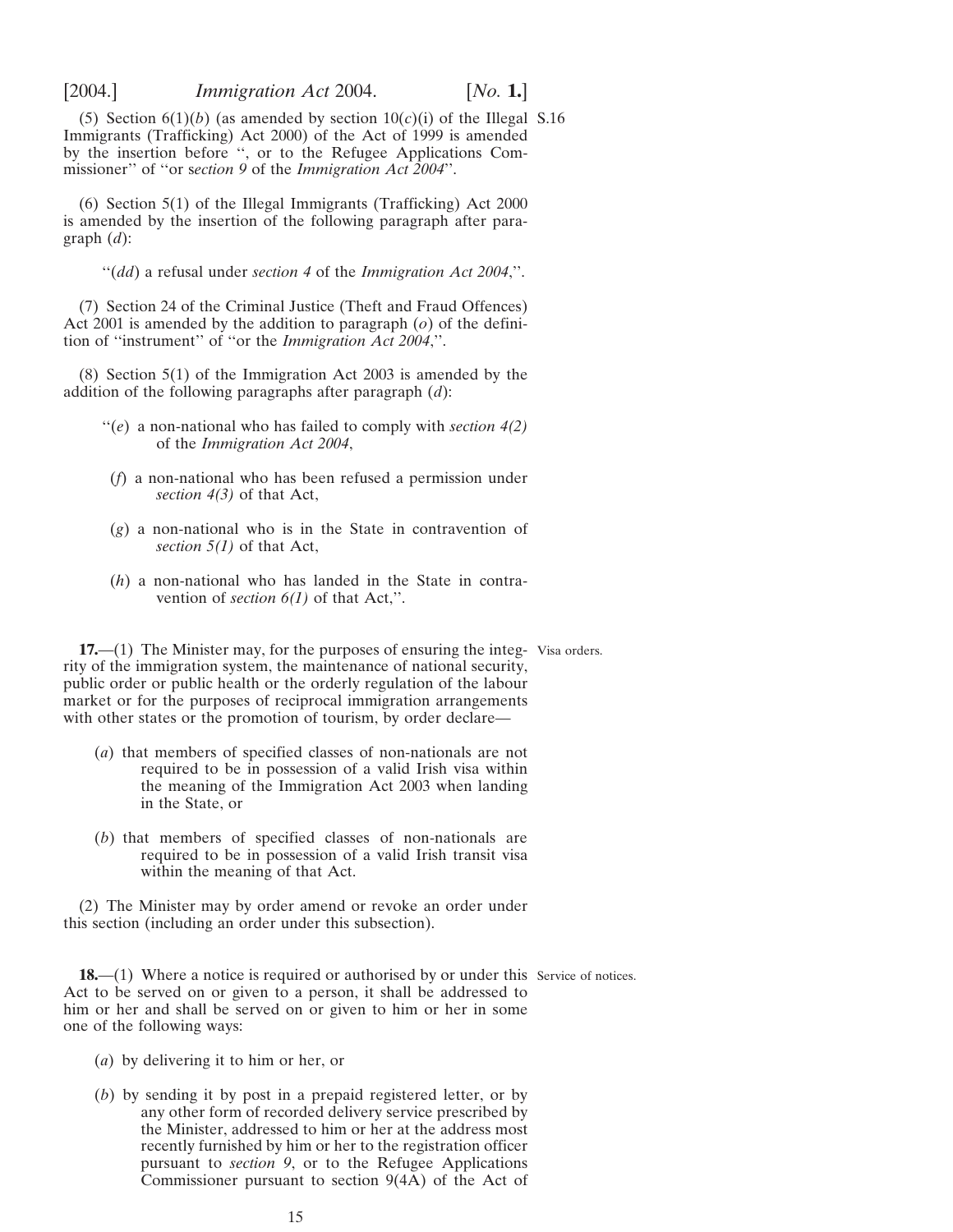1996, as the case may be or, in a case in which an address for service has been furnished, at that address.

(2) Where a notice under this Act has been sent to a person in accordance with *subsection*  $(1)(b)$ , the notice shall be deemed to have been duly served on or given to the person on the third day after the day on which it was so sent.

- **19.**—(1) (*a*) There shall be paid to the Minister by the nonnational concerned in respect of the giving of a permission a fee of such amount as may be prescribed with the consent of the Minister for Finance.
	- (*b*) There shall be paid to the registration officer concerned by the non-national concerned in respect of the issue of a registration certificate a fee of such amount as may be prescribed with the consent of the Minister for Finance.
	- (*c*) There shall be paid to the Minister by the nonnational concerned in respect of the issue of a travel document a fee of such amount as may be prescribed with the consent of the Minister for Finance.

(2) The Minister may refuse to give a permission or issue a travel document if the appropriate fee in respect of the issue has not been paid.

(3) The registration officer concerned may refuse to issue a registration certificate if the appropriate fee has not been paid.

(4) A fee payable under this section may be recovered by the person to whom it is payable from the person by whom it is payable as a simple contract debt in any court of competent jurisdiction.

(5) The Public Offices Fees Act 1879 shall not apply in relation to a fee under this section.

(6) Regulations under this section may provide for the waiver in specified circumstances of any prescribed fees, including fees payable  $by-$ 

- (*a*) adult persons unable without undue hardship to arrange for their payment for themselves and their dependants,
- (*b*) applicants within the meaning of the Act of 1996, and
- (*c*) persons in respect of whom a declaration (within the meaning of that Act) is in force.

(7) In this section, ''travel document'' means a document (other than a document to which section 4(1) of the Refugee Act 1996 refers) issued solely for the purpose of providing the holder with a document which can serve in lieu of a national passport.

Regulations and orders.

**20.**—(1) The Minister may—

(*a*) by regulations provide, subject to this Act, for any matter referred to in this Act as prescribed or to be prescribed, and

<span id="page-15-0"></span>S.18

Fees.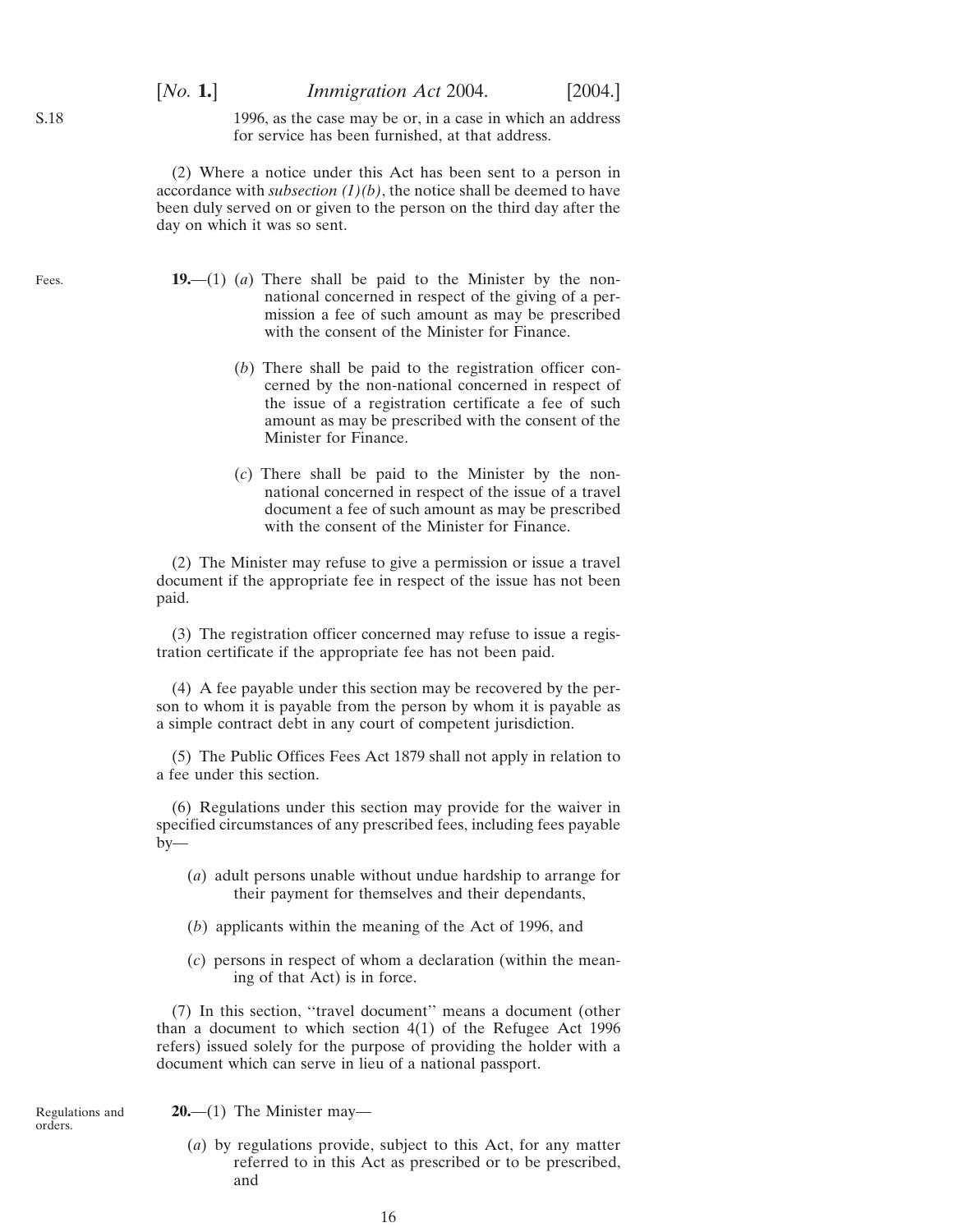<span id="page-16-0"></span>

(*b*) in addition to any other power conferred on him or her by S.20 this Act to make regulations, make regulations generally for the purpose of giving full effect to this Act.

(2) Regulations under this Act may contain such incidental, supplementary and consequential provisions as appear to the Minister to be necessary or expedient for the purposes of the regulations.

(3) Every order or regulation made by the Minister under this Act shall be laid before each House of the Oireachtas as soon as may be after it is made, and, if a resolution annulling the order or regulation is passed by either such House within the next subsequent 21 days on which that House has sat after the order or regulation is laid before it, the order or regulation shall be annulled accordingly but without prejudice to the validity of anything previously done thereunder.

**21.**—The expenses incurred by the Minister in the administration Expenses. of this Act shall, to such extent as may be sanctioned by the Minister for Finance, be paid out of moneys provided by the Oireachtas.

**22.**—This Act may be cited as the Immigration Act 2004. Short title.

## FIRST SCHEDULE

*Conditions referred to in section 4(3)(c)*

- 1. Diseases subject to the International Health Regulations for the time being adopted by the World Health Assembly of the World Health Organisation.
- 2. Tuberculosis of the respiratory system in an active state or showing a tendency to develop.
- 3. Syphilis.
- 4. Other infectious or contagious parasitic diseases in respect of which special provisions are in operation to prevent the spread of such diseases from abroad.
- 5. Drug addiction.
- 6. Profound mental disturbance, that is to say, manifest conditions of psychotic disturbance with agitation, delirium, hallucinations or confusion.

### SECOND SCHEDULE

*Section 9.*

*Section 4.*

*Particulars to be furnished on registration*

- 1. Name in full and sex.
- 2. Present nationality and how and when acquired and previous nationality (if any).
- 3. Date and place of birth.
- 4. Profession or occupation.
- 5. Date, place and mode of arrival in the State.